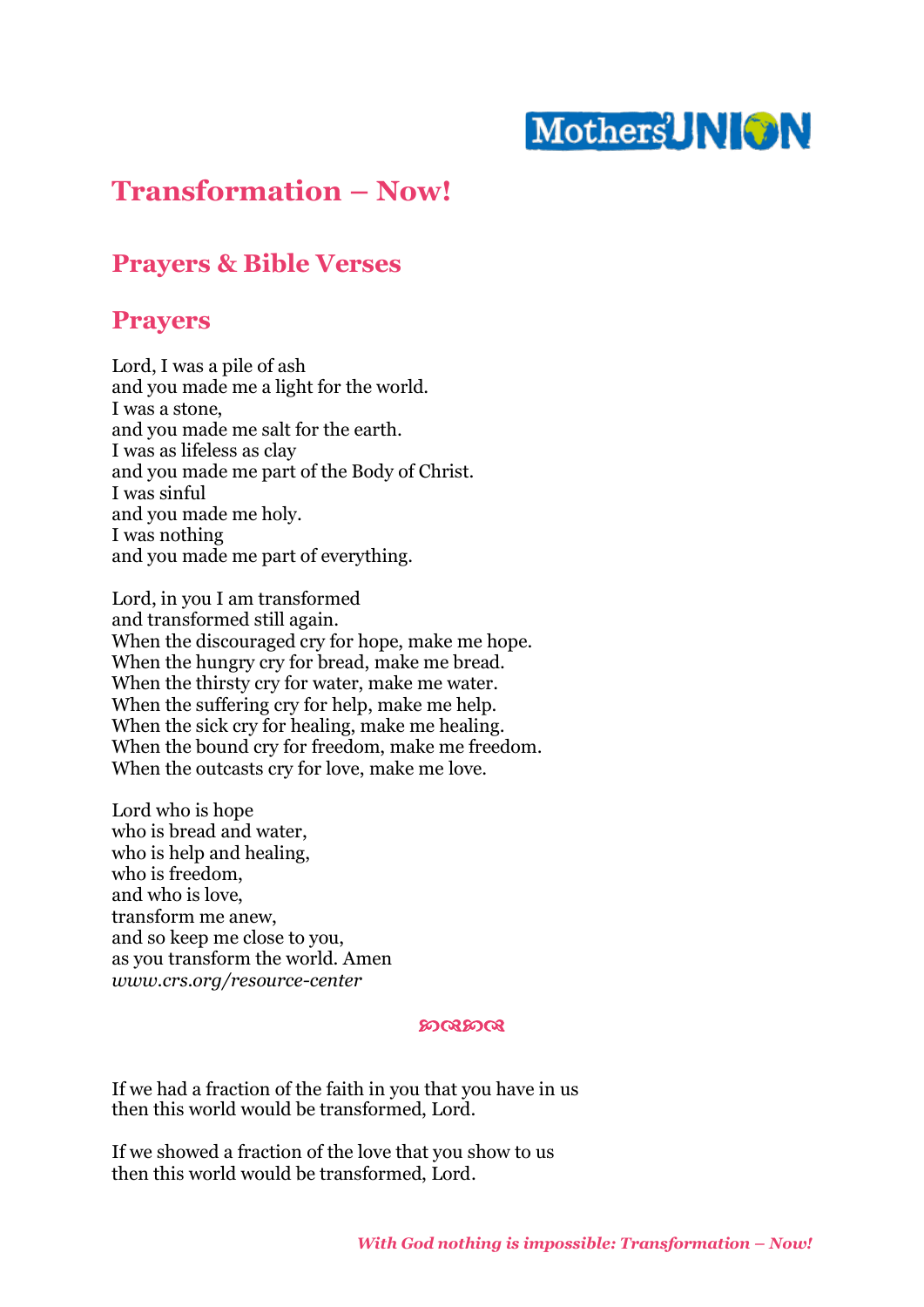If we possessed a fraction of the patience that you display with us then this world would be transformed, Lord.

If we shared just a portion of the blessings that we have received from you then this world would be transformed, Lord.

If we showed as much trust in others as you have shown in us then this world would be transformed, Lord.

If we claimed just a fraction of the power you promised to your Church then this world would be transformed, Lord.

Transform us first, Lord, that we might transform this world through your love and your power. *© John Birch*

#### ෨෬෨෬

May your deeds be sparked by God, reflecting his love and mercy. May your words be used by God, spreading hope and peace and joy. May your hands be opened by God, extended in love to the vulnerable and oppressed. May your thoughts be filled by God, focused on what is good and pure and kind and true. May your feet be guided by God, that you may walk in his way. May your fears be conquered by God, his strength made perfect in your weakness. May your dreams be realised by God, all things made possible through him. May your prayers be heard by God, your entreaties answered in full.

May all who you are, everything you think and say and do, be blessed by God, constantly renewed and daily transformed through his awesome power and unfailing love. Amen. *Nick Fawcett*

෨෬෨෬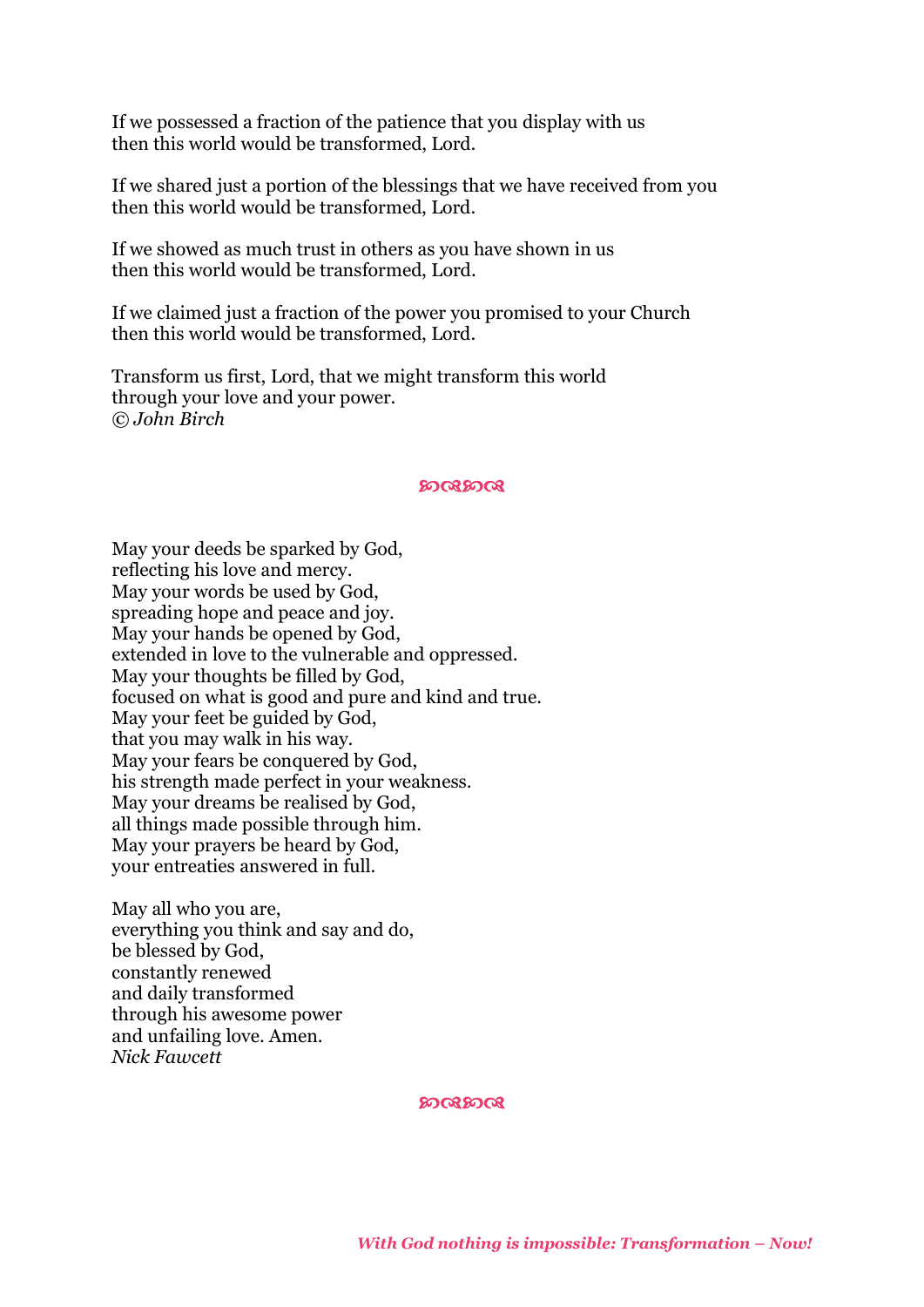Gracious God, make known to us your plans for peace and wellbeing; to bring lasting transformation.

Lord, we pray that lives would be transformed into ones of self-respect and sufficiency through effective use of your resources.

We pray that families would be transformed into strong and loving households as they explore your ways for relationship.

We pray that communities would be transformed into ones of resilience and prosperity through trust and cooperation.

Gracious God, guide us in your plans for peace and wellbeing; to transform lives for good. Amen

#### ෨෬෨෬

Generous God, we affirm your power to bless all cultures and transform communities.

Abundant God, you have provided all the resources to transform communities and create a sustainable future.

Compassionate God, enable your people to see your provision that their sense of worth and quality of life may flourish.

Gracious God, transform the mindsets of the vulnerable from powerless dependency to the freedom of self-sufficiency.

Generous God, we are blessed by your lavish abundance; your total and constant provision. Help us to use your resources well and enable others to do the same. Amen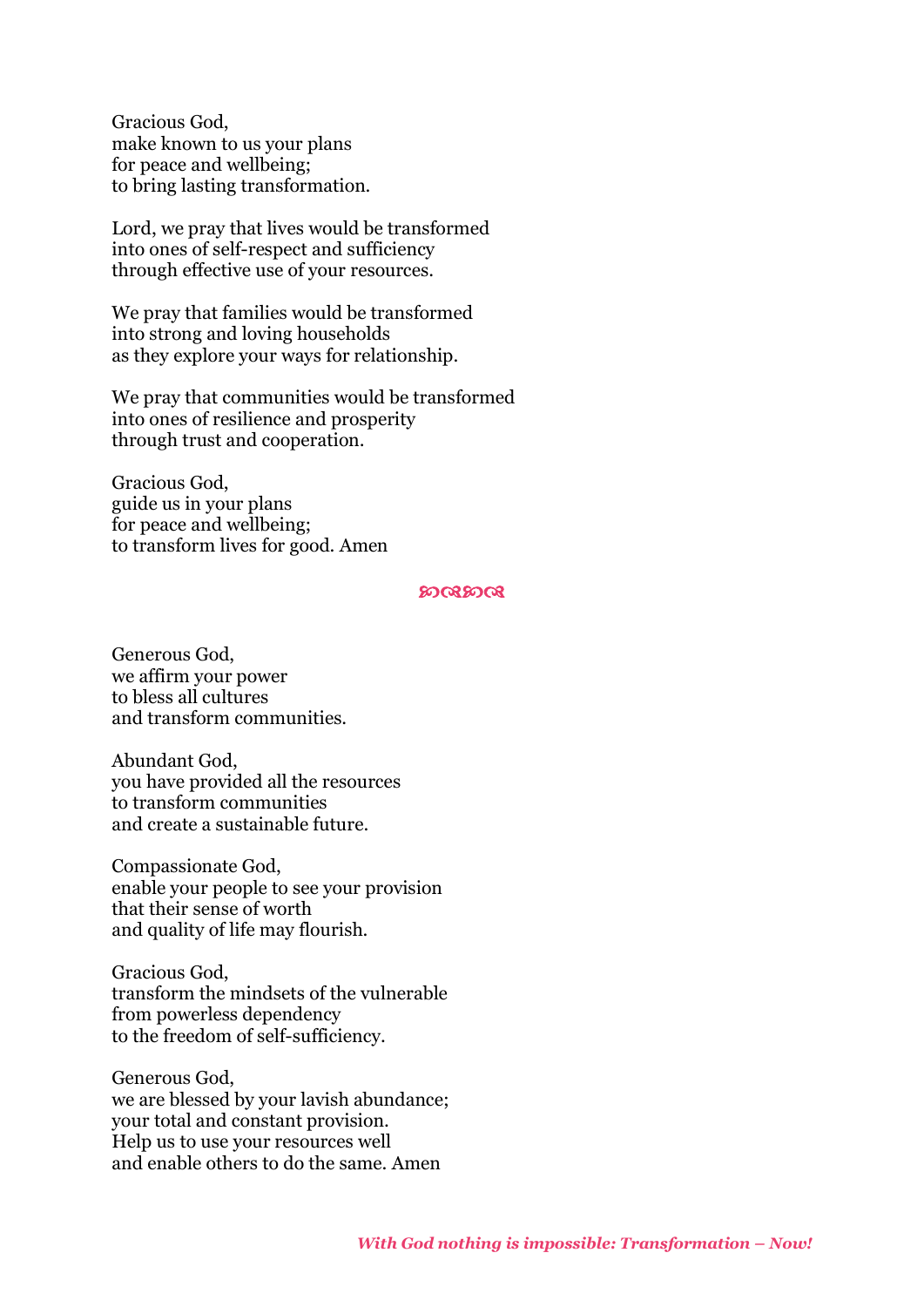Lord God, the more we know you, the more we see how lives are transformed by your presence, not just in those times of crisis when we're down on our knees, but in the ordinary moments, the getting-on-with-life moments when you put a song into our hearts that lifts that cloud of tiredness, or bring to mind a word of yours that somehow was just needed. Lord God, the more we know you, the more often we find ourselves quietly saying; 'Thank you. *© John Birch*

#### **LOGLOGI**

You are the potter, Lord, and in your skilful hands even the unlikeliest of clay becomes a thing of beauty and useful, bringing glory not to the pot, but its creator. So take these lives, this clay, and in your loving hands transform and make us into what we long to be; made useful, Lord, for you. *© John Birch*

#### ෨෬෨෬

Transform our struggles into victories. Transform our doubting into certainty. Transform our stumbles into confidence. Transform our sorrow into worshipping, gracious God, we pray. *© John Birch*

#### **LOGLOGI**